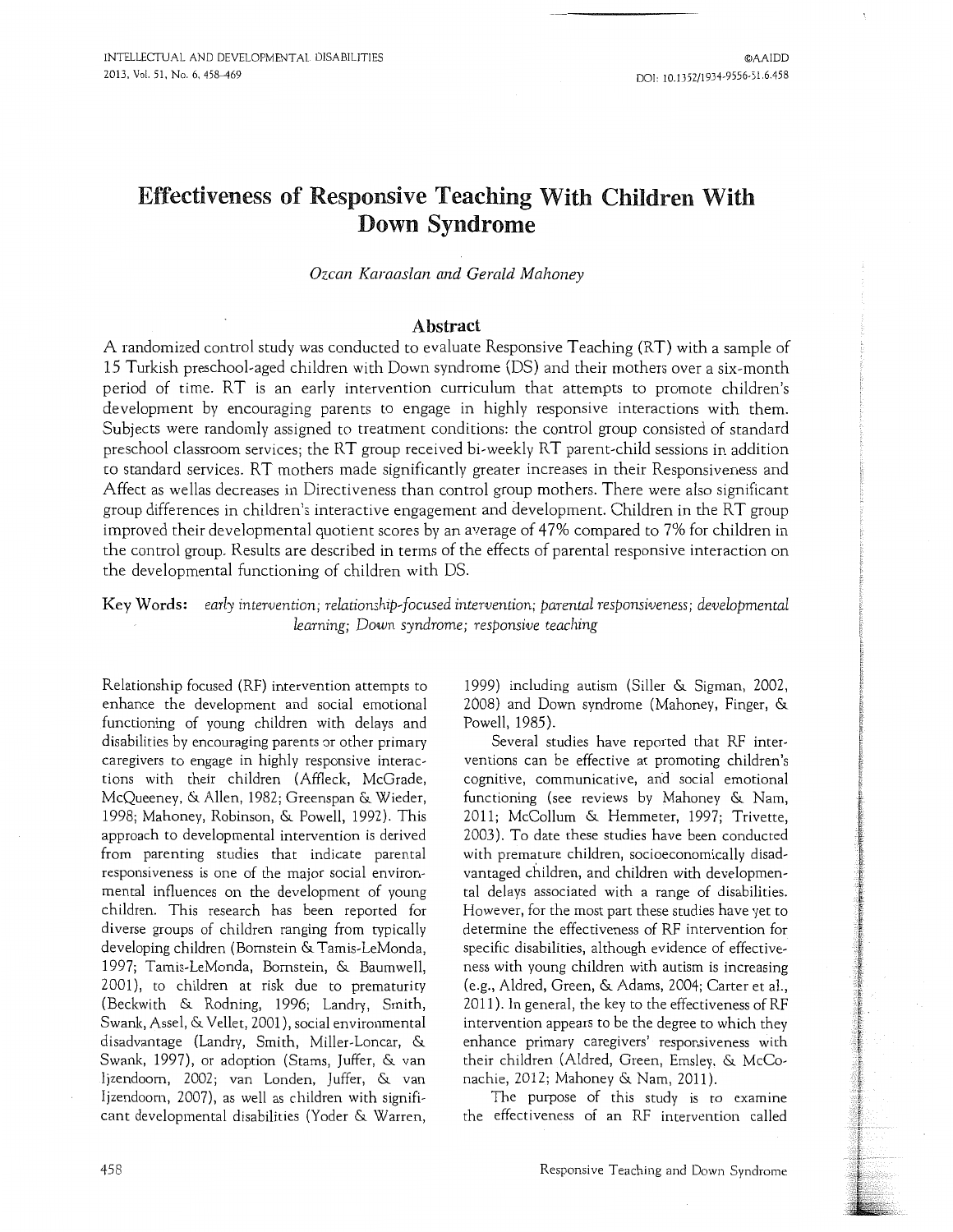Responsive Teaching (RT) with children with Down syndrome (DS). Responsive Teaching is a manualized developmental intervention (Mahoney & MacDonald, 2007) that is designed to promote children's cognitive, communicative, and social emotional functioning. Similar to other RF interventions (e.g., Hanen [Sussman, 1999], the Ecological Language Program [ECO; MacDonald, 1989], and Floortime [Greenspan & Wieder, 1998]), RT encourages parents to use the Responsive Interaction (RI) strategies as a means for increasing their level of responsiveness with their children. RI strategies are suggestions for modifying the various interactive dimensions of responsive behavior (e.g. Contingency: "Respond immediately to little behaviors"; Reciprocity: "Take one tum and wait"; Affect: "Interact for fun"; Match: "Do what my child can do"; and Non-Directiveness: "Follow my child's lead" (Mahoney & Nam, 2011).

However, RT differs from other RF interventions insofar as it is based upon the assumption that the child engagement behaviors that RI strategies have been reported to promote, such as initiation, exploration, joint attention, are the learning processes that mediate the impact of parental responsiveness on children's development (Mahoney, & MacDonald, 2007). As a result, RT encourages parents to model behaviors and communications that are matched to children's current level of functioning and discourages parents from using directive instructional methods such as prompting, shaping, and reinforcing extrinsically to produce these behaviors. Rather, parents are encouraged to use RI strategies to increase their children's use of the engagement, or pivotal, behaviors that are purported to be the foundations for developmental learning.

Three studies have been published indicating that children who participate in RT make significant improvements in their development (Karaaslan, Diken, & Mahoney, 2013; Mahoney & Perales, 2005) and social emotional functioning (Mahoney & Perales, 2003). In each of these studies, the increases in parental responsiveness promoted by RT were associated with increases in children's use of pivotal behaviors. Consistent with its underlying assumptions, two of these evaluations reported that intervention changes in children's cognitive and communication were also associated with increases in children's pivotal behavior (Karaaslan, Diken, & Mahoney, 2013; Mahoney & Perales, 2005).

While children with DS have participated in previous evaluations of RT, the number of participants has been insufficient to draw conclusions regarding the effectiveness of RT with this population. In fact, there is considerable skepticism about the likelihood of RF interventions being effective for children with DS, especially among those who maintain that children with DS require developmental interventions that provide more structure and direction than they might receive in RF interventions (e.g., Buckley, 2008; Feeley, Jones, Blackburn, & Bauer, 2011; Spiker, Boyce, & Boyce, 2002). This skepticism is based upon two lines of evidence. One is the commonly reported finding that mothers tend to be more directive while interacting with children with DS than with typically developing children (e.g., Landry, Gamer, Pirie, & Swank, 1994; Roach, Barratt, Miller, & Leavitt, 1998). Such findings have been interpreted as indicating that children with DS need to be directed or prompted to engage in developmental learning opportunities because of their tendency to be passive and nonpersistent (Landry, Gamer, Pirie, & Swank, 1994; Marfo, 1992; Spiker et a!., 2002). The second is the belief that directive intervention procedures are necessary to offset the learning problems associated with DS (Hodapp & Fidler, 1999), such as deficits in imitation (Ronda!, Lambert, & Sohier, 1981) and requesting (Fidler, Philofsky, Hepburn, & Rogers, 2005; Mundy, Kasari, Sigman, & Ruskin, 1995). Despite these arguments, results from descriptive studies, which have reported that the mastery motivation or task persistence of children with DS (Gilmore, Cuskelly, Jobling, & Hayes, 2009) as well as their cognitive (Brooks-Gunn & Lewis, 1984; Mahoney, Finger, & Powell, 1985) and communication functioning (Mahoney, 1988) are associated with their parents' level of responsiveness, suggest that RF interventions can be a viable alternative for children with DS.

This study involved a six-month randomized control trial of RT with a sample of preschool children with DS and their mothers who lived in Turkey. The study generally replicated the intervention protocol reported in a previous evaluation of RT (Karaaslan et al., 2013) that was conducted with children having a range of disabilities. In this study, all subjects received standard classroom special education services that are routinely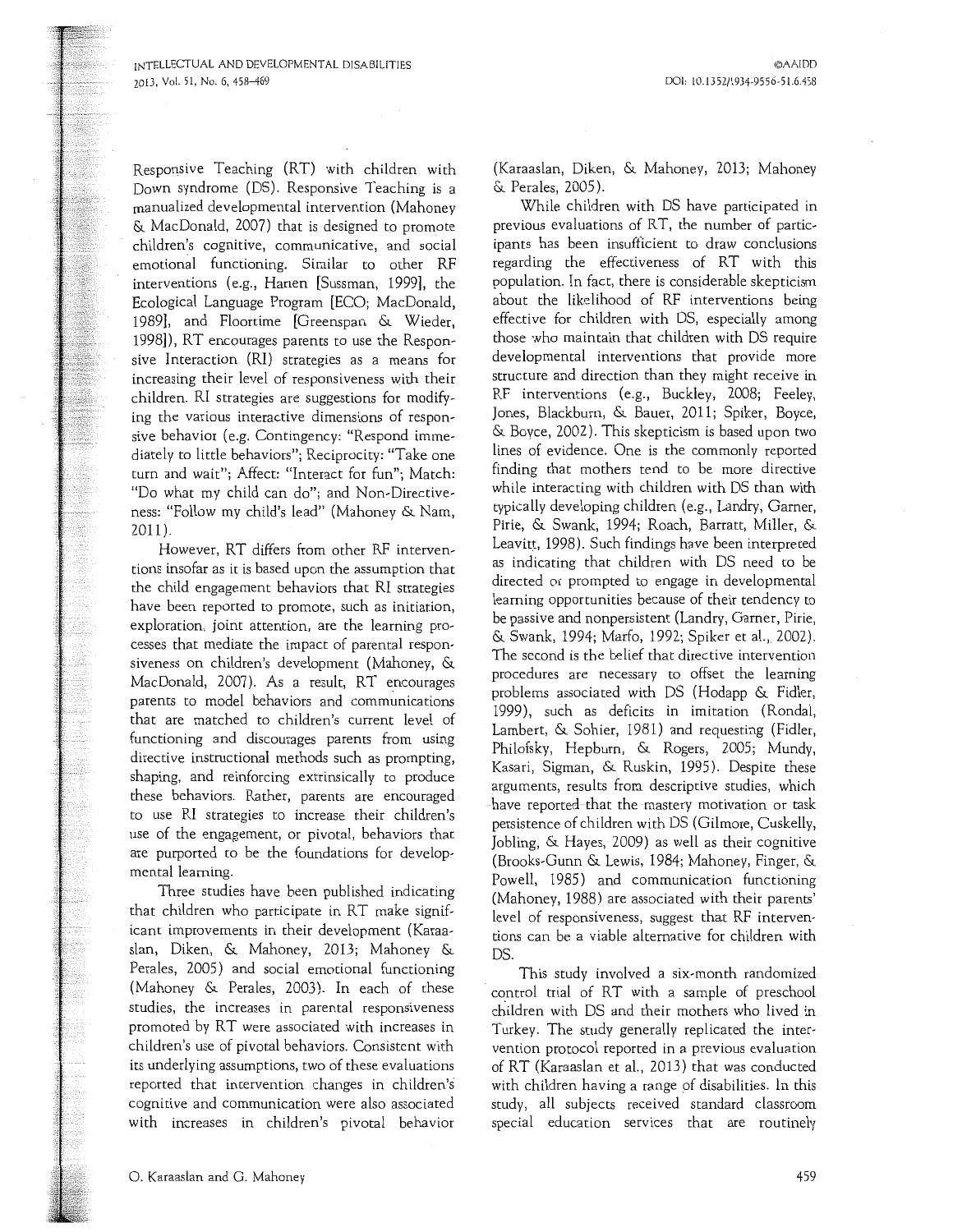provided to children with disabilities in Turkey. In addition, subjects in the RT group received individualized parent-child intervention sessions once each week. During each session, parents were taught one to two RI strategies and encouraged to use these strategies during routine interactions to promote their children's pivotal behavior intervention objectives

This study addressed three research questions. First, could mothers of children with DS learn to become more responsive by participating in RT? Second, would children with DS who received RT display higher levels of pivotal behavior than children in the standard treatment group? Third, would children who received RT make greater improvements in their cognitive, communicative, and social functioning than children who received standard special education services?

### Methods

Subjects. Subjects included 15 mothers and children with DS who were between 2 to 6 years of age. Participants were recruited from two special education rehabilitation centers in Turkey. Three criteria were used for subject selection: children were under six years of age; children had a diagnosis of DS; and mothers had not been involved in a parenting intervention. Out of 20 dyads that met these criteria, 15 agreed to participate. After the entire sample had consented to participate, subjects were randomly assigned to either the RT or Standard Treatment control groups using a computer generated list of random numbers.

Table 1 presents the demographic characteristics of the participants. Mothers' average age was 42.3 years; they had an average of 9.3 years of education and all were married. The average age of the children at the start of the study was 49.3 months, and one half were males. Results from *t* tests indicated no significant group differences in mothers' age, education, and marital status, as well as gender of the children. While children in the RT treatment group were older than children in the control group  $(d = .76)$ , these group differences were not significant. In addition, there were no significant group differences in children's developmental ages (see Table 1) or developmental quotients as measured by both the Turkish Version of the Denver Developmental Screening Test-II and the Ankara Developmental Screening Inventory.

### Procedures

Responsive teaching. Subjects in the RT treatment group received intervention during weekly 1.5 to 2 hour individual parent-child sessions for a six-month period of time. Sessions were conducted at either a center-based facility or in families' homes. The intervention was based upon procedures described in the RT curriculum (Mahoney and MacDonald, 2007), which had been translated into Turkish (Note: copies of the Turkish Translation can be obtained from 0. Kaaraslan. During each session the interventionist worked with mothers to help them use RI strategies to enhance their children's use of their individualized pivotal intervention objectives (for descriptions of the RT curriculum go to www. Responsive Teaching.org.).

The intervention protocol was based upon the procedures recommended in the RT manual. The interventionist: (a) explained how the pivotal behavior was associated with the child's developmental concerns; (b) described and demonstrated 1 to 2 RI strategies to promote this pivotal behavior; (c) coached mothers while they attempted to implement the RI strategies with their child; and (d) helped mothers develop a plan to integrate these strategies into their routine activities and interactions with their child.

Standard intervention. Children in both the RT and control groups received early intervention services at their local special education rehabilitation centers two days per week. The Ministry of National Education (MoNE, 2012) in Turkey is responsible for all educational services including early intervention. According to the Special Education Act and Regulations for Special Education Services, the MoNE provides early intervention services that consist of one hour of group special education and/or two hours of individual special education support per week (MoNE, 2012; Prime Ministry Administration for Disabled People, 2012). Group special education is conducted with approximately 10 children, including children with and without disabilities. During group instruction children are taught social and adaptive living skills typically through the use of Picture Exchange Communication System (PECS) and applied behavioral analysis. Individual special education consists of one-to-one instruction related to the outcomes listed on the child's IEP. Parents may observe but do not participate actively in their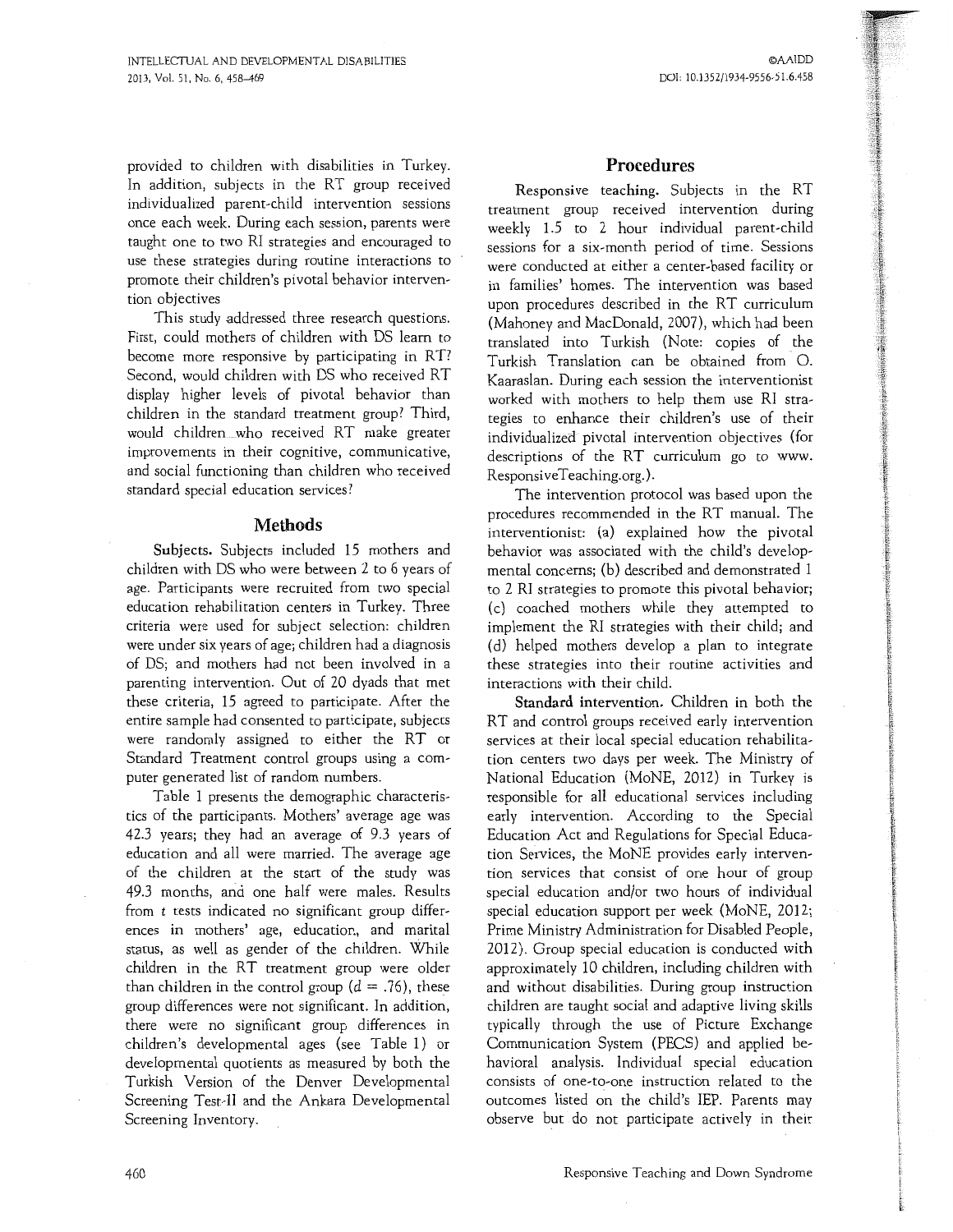|                                 | Responsive<br>teaching<br>$(n = 7)$ |      | Control group<br>$(n = 8)$ |      | Total sample<br>$(n = 15)$ |      |          |
|---------------------------------|-------------------------------------|------|----------------------------|------|----------------------------|------|----------|
| Variable                        | M                                   | SD   | M                          | SD   | M                          | SD   | F        |
| Mother's characteristics        |                                     |      |                            |      |                            |      |          |
| Age (years)                     | 42.4                                | 5.7  | 42.3                       | 4.3  | 43.3                       | 7.6  | 0.05     |
| Education (years)               | 8.9                                 | 2.8  | 9.6                        | 3.4  | 9.3                        | 3.1  | 0.22     |
| Marital status (% married)      | 100                                 |      | 100                        |      | 100                        |      |          |
| Children's characteristics      |                                     |      |                            |      |                            |      |          |
| Age (months)                    | 55.1                                | 15.4 | 44.1                       | 13.6 | 49.3                       | 15.1 | 2.16     |
| $%$ males                       | 29                                  |      | 38                         |      | 33                         |      | $0.13^a$ |
| Child development               |                                     |      |                            |      |                            |      |          |
| Personal-social <sup>1</sup>    | 18.7                                | 8.7  | 17.9                       | 9.8  | 18.3                       | 9.0  | 0.30     |
| Language <sup>1</sup>           | 20.4                                | 10.9 | 19.8                       | 11.2 | 20.1                       | 10.6 | 0.01     |
| Language-cognitive <sup>2</sup> | 18.6                                | 6.2  | 17.1                       | 7.7  | 17.8                       | 6.8  | 0.16     |
| Social-emotional <sup>2</sup>   | 18.0                                | 5.7  | 17.9                       | 9.4  | 17.9                       | 7.6  | 0.01     |

### Table 1 *Demographic Characteristics of Mothers and Children at Start of Intervention*

1 Denver Developmental Age; 2 ADSI Developmental Age; "chi-square.

children's intervention (Karaaslan, Diken, & Mahoney, 2013 ).

Data collection. Developmental assessments and mother-child observations were collected at the beginning of intervention and two months after the completion of intervention.

Child development. Because there are no standardized Turkish child development instru· ments, developmental screening tests that had been standardized with Turkish children were used to assess child development. These included the Turkish Version of the Denver Developmental Screening Test-Il and the Ankara Developmental Screening Inventory. These instruments were administered by independent certified examiners who were blind to subjects' group assignment.

*Turkish version of the Denver Developmental Screening Test-II (Denver-II: Anlar and Yalaz,*  1996). The Denver II is a developmental assessment for children from birth to six years of age. It is completed mostly by a certified examiner observing the child, although parents are asked to be informants for items that cannot be observed. The Denver Developmental Screening Test (DDST) was originally developed by Frankenburg and Dobbs in 1967 and revised in 1990 (Frankenburg & Dobbs, 1990). Correlations of DDST developmen· tal ages with mental age scores obtained from the

Stanford Binet, Yale Developmental Schedule, and Bayley Infant Development Scale range between .86 and .97 (Frankenburg, Camp, & Van Natta, 1971). The Denver was first adapted into Turkish by Anlar and Yalaz in 1980 and revised in 1996 (Anlar & Yalaz, 1996). It includes 116 items that assess four domains of developmental functioning: personal-social, language, fine motor, and gross motor development. The Turkish standardization sample included 990 children between 1 to 78 months of age. Interrater and test-retest reliabilities of the Turkish Version of the Denver Developmental Screening Test are 90% and 86%, respectively (Anlar & Yalaz, 1996).

*Ankara Developmental Screening Inventory (ADSI; Savaşır, Sezgin, & Erol, 2005).* The Ankara Developmental Screening Inventory (ADSI) evaluates the development of children between 3 to 72 months of age based upon information obtained from mothers or other primary caregivers (Oztop & Uslu, 2007; Sava§tr, Sezgin, & Erol, 2005). This inventory is designed to be culturally sensitive for Turkish children. It consists of 154 items answered by mothers as "yes," "no," or "I don't know" that assess children's cognitivelanguage (65 items), fine motor (26 items), gross motor (24 items), and social/emotional functioning (39 items). The standardization sample included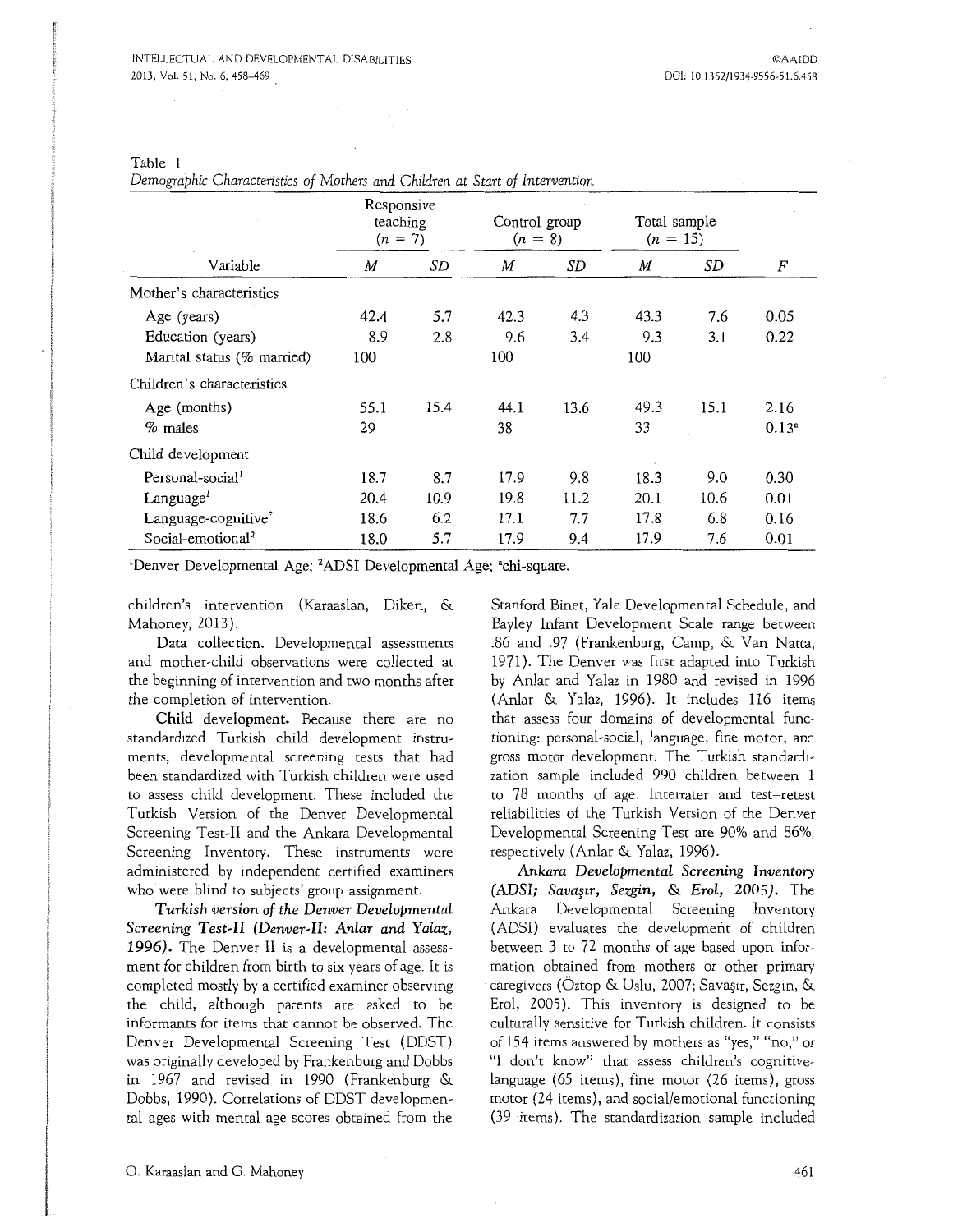860 Turkish children. The standardization study of the ADSI included item analyses for each subscale, as well as discriminant analyses and criterionrelated validity data. Test-retest reliabilities for three age groups (0-12 months, 13-44 months, and 45-72 months) ranged from 0.88 to 0.99 Cronbach's alphas were 0.98 for children from 0 to12 months; 0.97 for children from 13 to 44 months; and 0.88 for children from 45 to 72 months. Overall these data indicated that the ADSI is a reliable and valid inventory for young Turkish children (Sava§tr, Sezgin, & Erol, 1994, 2005).

**Mother-child interaction.** To assess mothers' style of interaction, children and their mothers were video recorded while playing- together for 15 minutes with a set of developmentally appropriate toys (i.e., stacking rings, wooden puzzles, xylophone, nesting blocks, toy car, toy airplane, toy train, and picture books). Mothers were instructed to play with their children as they typically do. Video recordings of these observations were coded with Turkish translations of the Maternal Behavior Rating Scale and Child Behavior Rating Scale.

*Maternal Behavior Rating Scale.* The Maternal Behavior Rating Scale [MBRS (Mahoney, 1999) is a 12 item global rating scale that assesses characteristics of parents' interactive style using five-point Likert ratings. This scale has been used extensively in research with mothers of young children with disabilities. Results from this research indicate that MBRS ratings of mothers' interactive style are associated with children's rate of developmental growth (e.g., Mahoney, Finger, & Powell, 1985; Kim & Mahoney, 2004) and are sensitive to the effects of parent-mediated interventions (e.g., Mahoney & Powell, 1988; Mahoney & Perales, 2003, 2005).

The MBRS was translated and validated with 56 Turkish mother-child dyads in which the children had disabilities by the first author. Factor analysis indicated that the Turkish Version of the MBRS had three subscales that were nearly identical to the factors reported for the English version (i.e., Responsiveness [responsivity, sensitivity, effectiveness, inventiveness], Affect [expressiveness, acceptance, enjoyment, warmth, praise], and Achievement/Directiveness [achievement, pace, and directiveness]). In general, the Turkish Version of the MBRS had high internal consistency. For the entire scale Cronbach's alpha was . 73 and Kaiser-Meyer-Olin (KMO) was .80. Internal consistency for the three subscales was also high as indicated by Cronbach's alphas of .87 for Responsiveness, .86 for Affect, and . 72 for Achievement/ Directiveness.

*Child Behavior Rating Scale.* Children's interactive behavior was assessed with a Turkish translation of the Child Behavior Rating Scale [CBRS (Mahoney & Wheeden, 1998)] from the video recorded observation of mother-child play described above The CBRS consists of seven global items that assess children's engagement in social interaction. This scale has been used to assess children's interactive behavior with their mothers and other adults {e.g., Kim & Mahoney, 2004; Mahoney, Kim, & Lin, 2007). It has been reported to be sensitive to the effects of RF interventions (e.g., Mahoney & Perales, 2003; 2005).

The CBRS was translated and validated with 56 Turkish mother-child dyads in which the children had disabilities. Factor analysis indicated that similar to the English version, the Turkish Version of the CBRS had two factors: Attention (attention, interest, persistence, and cooperation) and Initiation (initiation, joint attention, and affect). The Turkish Version of the CBRS had high internal consistency. Cronbach's alpha was .89 and Kaiser-Meyer-Olin (KMO) was .82. Cronbach's alphas for attention and initiation were .89 and .84, respectively.

**Coding and reliability of mother-child observation.** Video recordings of mother child interaction were coded separately for the MBRS and CBRS by two raters who were blinded to group assignment. These raters received approximately 40 hrs of training and had attained 80% exact agreement on each scale. For each scale, pre- and postintervention observations were coded at the same time to avoid rating drift, and observations were randomly sorted so that pre- and postobservations were counterbalanced and were not coded consecutively for any dyad.

Twenty percent of all observations were coded by a second rater to assess reliability. Reliability was computed based on interrater agreement for all observations using the formula ([agreements/ (agreement + disagreement)]  $\times$  100). Exact agreement between raters for the MBRS ranged from 73.3% to 86.7% with an overall agreement of 83.4%, and for the CBRS ranged from 80% to 93.3% with an overall agreement of 85.7%.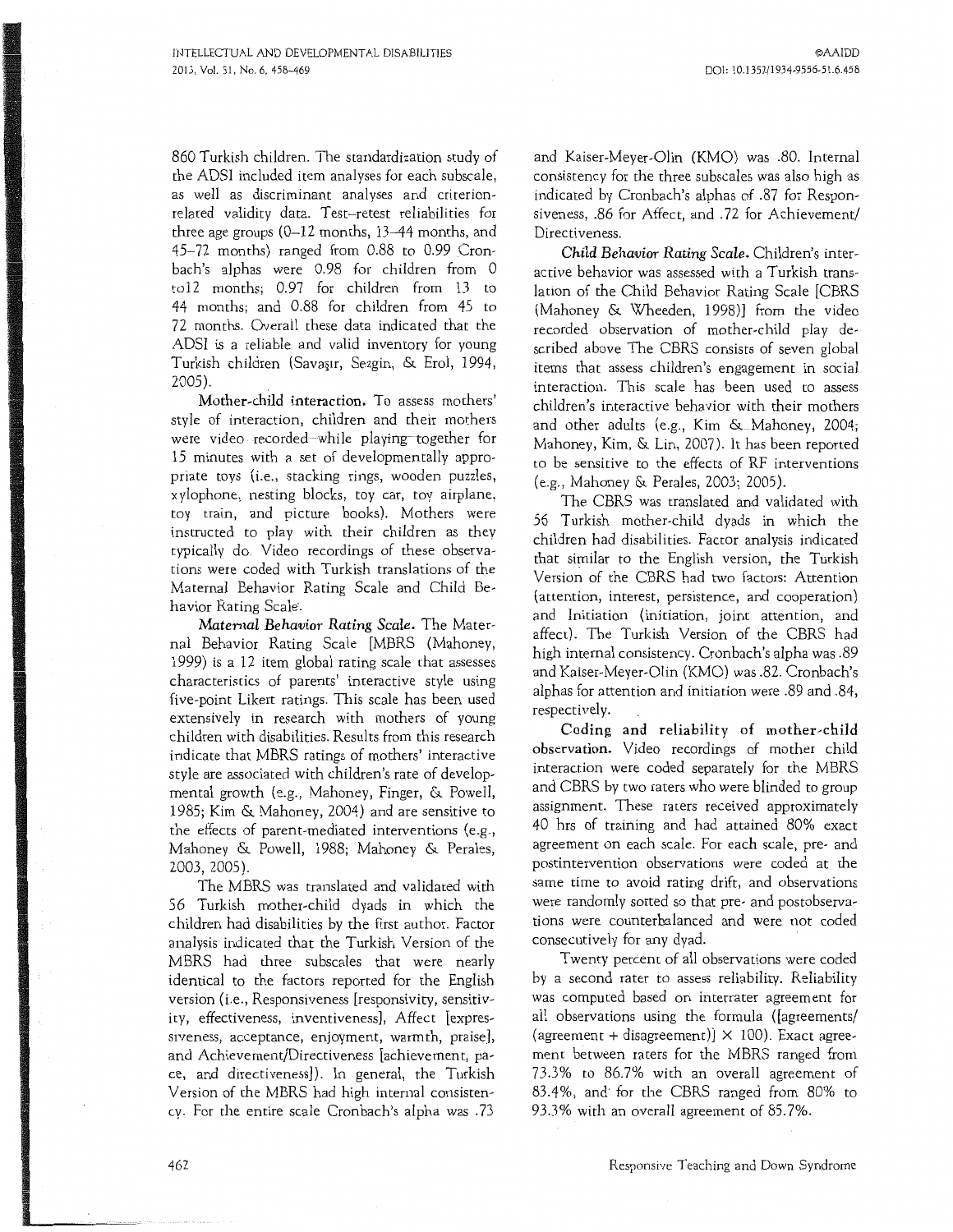Treatment fidelity. All RT intervention sessions were provided by a professional with a doctoral degree in special education who had received five months of training on RT in the United States and was a certified RT provider. Ten percent of all sessions were evaluated by an independent coder using the 24-item RT Intervention Session Guide ([Removed for review]) to assess the degree to which the interventionist adhered to both to the RT curriculum content and intervention procedures. The coder gave a plus  $(+)$  when any item on the RT Intervention Session Guide was followed as intended and a minus  $(-)$  for items that were not followed. Treatment integrity was judged to be 100% for all sessions.

#### Results

Treatment group comparisons. Preliminary analyses were conducted to examine group differences and homogeneity of variance on each of the dependent variables used to assess mothers' interactive behavior, children's engagement and child development. Results from ANOVAs indicated no significant group differences on any of the dependent variables at time 1 *(ps* > .05), nor were there differences between population variances on each of these variables as measured by Levene's test  $(bs > .05)$ .

Repeated measures MANOVAs were used to analyze pre- and postdifferences for each of the dependent variables for the RT treatment and control groups. Because of the large nonsignificant age differences between the two groups of children, children's age was used as a covariate in each of these analyses to potential influence of this variable on both interactive and developmental outcomes. However, in each analysis children's age was not significantly associated with treatment effects, although it did influence the overall effects of time. As a result, the following discussion and tables do not report findings associated with the effects of time by Age.

Mothers' interactive behavior. Pre- and postdata for the MBRS are presented in Table 2. At the beginning of intervention mothers had average ratings on Responsiveness and Affect that were approximately "2." By the end of intervention, mothers in the RT group made a 67% and 56% increase on these two measures compared to mothers in the control group who made 13% and 6% increases. Pre-intervention assessments also

indicated that both groups had average ratings on Achievement/Directiveness that were in the moderately high range  $(M = 4.3)$ . Post-intervention ratings were 27% lower for RT mothers and 3% lower for control group mothers.

Results from the MANOVA indicated that the effect for time was not significant, but that the time  $\times$  treatment interaction was significant,  $F(3, 11)$  $= 16.46$ ,  $p < .001$ ,  $n^2 = .82$ . Overall mothers in the RT group made greater interactive changes than mothers in the control group, which, as indicated by univariate analyses, were significant for all three MBRS subscales. Each of these effect sizes were in the large range as measured by Hedge's g: Responsiveness, *p* < .001; Affect, *p* < .001; and Achievement Orientation/Directiveness, *p* < .01. At postintervention mothers in the RT group had higher ratings on Responsiveness and Affect and lower ratings on Achievement/ Directiveness than control group mothers.

Children's interactive engagement. Pre- and postintervention results from the CBRS are presented in Table 3. Both groups of children demonstrated low levels of engagement at the beginning of the study, averaging ratings of "2.5" or lower on CBRS subscales. By the end of intervention, CBRS ratings for the RT group increased by 54% in attention and 57% in initiation, while ratings for control group children increased by 11% and 7% on these two subscales respectively.

Results from the MANOVA indicated that the effect for time was not significant, but that the time  $\times$  treatment interaction was significant,  $F(2, 12)$  = 15.87,  $p < .001$ ,  $\eta^2 = .74$ . Children in the RT group made significantly greater increases than children in the control group, which as indicated by univariate analyses were significant for both CBRS factors *(ps* < .001) and were in the large effect size range.

Relationship of change in mothers' responsiveness to change in children's interactive engagement. A correlation was computed to examine whether changes in children's interactive engagement were associated with changes in mothers' responsiveness. For this analysis, children's interactive engagement was assessed with a composite CBRS score, which was the average of the seven CBRS items both at pre- and postintervention. This yielded a significant correlation ( $r =$  $.87, b < .001$ ) indicating that intervention changes in children's CBRS scores were highly associated with changes in mothers' responsiveness.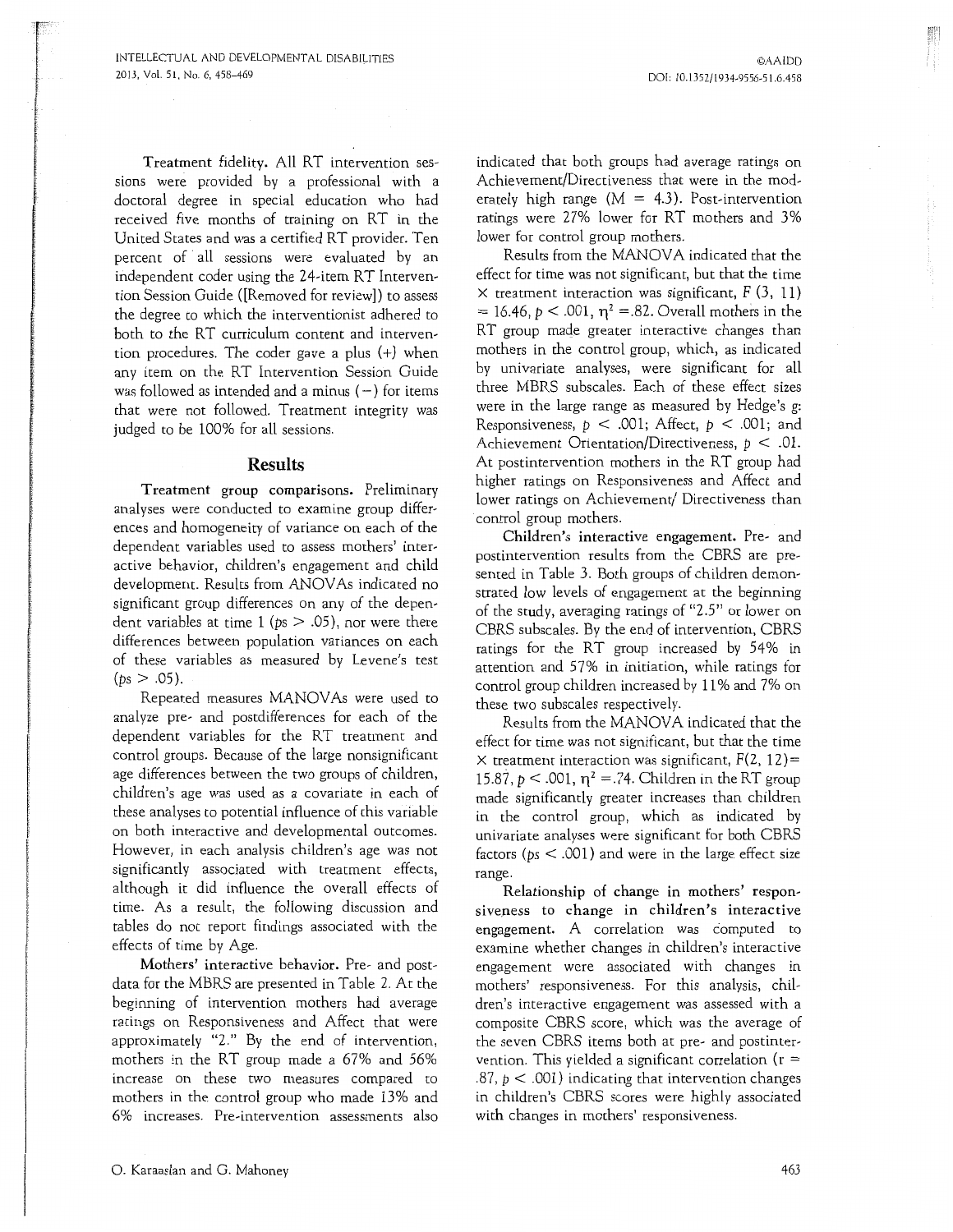| Variable                                   |      | Responsive teaching |           |                     |      | Control group            |       |      |            |                  |                                            |
|--------------------------------------------|------|---------------------|-----------|---------------------|------|--------------------------|-------|------|------------|------------------|--------------------------------------------|
|                                            | Pre- |                     | Post-     |                     | Pre- |                          | Post- |      |            | F (time $\times$ | Effect size <sup>c</sup><br>(time $\times$ |
|                                            | M    | SD                  | M         | SD                  | M    | $\cdot$ SD               | M     | SD   | $F$ (time) | treatment)       | treatment)                                 |
| MBRS <sup>a</sup>                          |      |                     |           |                     |      |                          |       |      | 2.41       | $13.62**$        |                                            |
| Responsiveness <sup>b</sup> 2.39 0.20 4.00 |      |                     |           | 0.54 2.19 0.44 2.47 |      |                          |       | 0.41 | $6.37*$    | $35.94***$       | 0.62                                       |
| Affect <sup>b</sup>                        | 2.11 |                     | 0.41 3.29 | 0.70 1.78 0.36      |      |                          | 1.88  | 0.35 | $6.88*$    | $36.15***$       | 0.68                                       |
| Achievement-                               |      |                     |           |                     |      |                          |       |      |            |                  |                                            |
| directiveness <sup>b</sup>                 | 4.29 | 0.41                | 3.14      |                     |      | 0.38 4.33 0.68 4.21 0.43 |       |      | 2.17       | $14.46**$        | 0.42                                       |

Table 2 *Before and After Data on Mother's Interactional Behaviors* 

**Child** development. Table 4 reports pre- and postintervention measures of children's developmental quotients as measured by the Denver II and ADSI. Prior to intervention both groups had average developmental quotients of 39 or lower, indicating moderate to severe developmental delays. At the completion of intervention, the average developmental quotients across the four measures increased by 47% for children in the RT group compared to 7% for children in the control group. Despite differences in the manner these two assessments were administered (assessor observation vs. parent report), developmental quotients for these two instruments were comparable to each other and highly correlated both at preintervention ( $r_{\text{language quotients}} = .77$ ;  $r_{\text{social quotients}}$  $= .75$ ) and postintervention ( $r_{\text{language quotients}} = .86$ ;  $r_{social\ quotients} = .89$ ).

Results from the MANOVA indicated that the effect for time was nonsignificant, but that the time X treatment interaction was significant,  $F(4, 9)$ = 6.31,  $p \le 0.01$ ,  $\eta^2 = 0.74$ . This effect was attributable primarily to RT children making significantly greater improvements across all four child-development subscales than control group children *(ps* < .01). Group differences on the Denver were in the medium-effect size range, while ADSI differences were in the large-effect size range.

#### **Discussion**

This study has reported data regarding the impact of RT on preschool-aged Turkish children with DS and their mothers. There were three main findings from this study.

First, RT was effective at encouraging mothers to increase their Responsiveness and decrease their Achievement/Directiveness. At the start of intervention, as indicated by Responsiveness ratings that were considerably below the mean and Achievement/Directiveness ratings that were extremely high, both groups of mothers focused more on guiding and directing their children's play and communication than on responding to and supporting the behaviors their children initiated. While mothers in the control group maintained their style of interaction at the end of intervention, RT strategies were effective at encouraging mothers to focus more on responding to and supporting their children's self-initiated behavior and discouraging mothers from teaching and controlling. In addition,

| Table 3 |  |                                              |  |
|---------|--|----------------------------------------------|--|
|         |  | Before and After Data on Children's Behavior |  |

|            | Post-        |      |      |      |       |      |        |                         |  |
|------------|--------------|------|------|------|-------|------|--------|-------------------------|--|
|            |              |      | Pre- |      | Post- |      | $Pre-$ |                         |  |
| $F$ (time) | SD<br>Μ      | SD   | М    | SD   | М     | SD   | M      | Variable                |  |
| 3.20       |              |      |      |      |       |      |        | ${\rm CBRS^a}$          |  |
| $5.93*$    | 2.78<br>0.54 | 0.63 | 2.50 | 0.51 | 3.96  | 0.51 | 2.57   | Attention <sup>b</sup>  |  |
| $5.08*$    | 0.56<br>2.58 | 0.64 | 2.42 | 0.66 | 3.81  | 0.37 | 2.43   | Initiation <sup>b</sup> |  |
|            |              |      |      |      |       |      |        |                         |  |

 $*P < .05, **P < .01, ***P < .001;$   $*MANOVA$ ,  $*ANOVA$ ,  $*Hedge's$  g.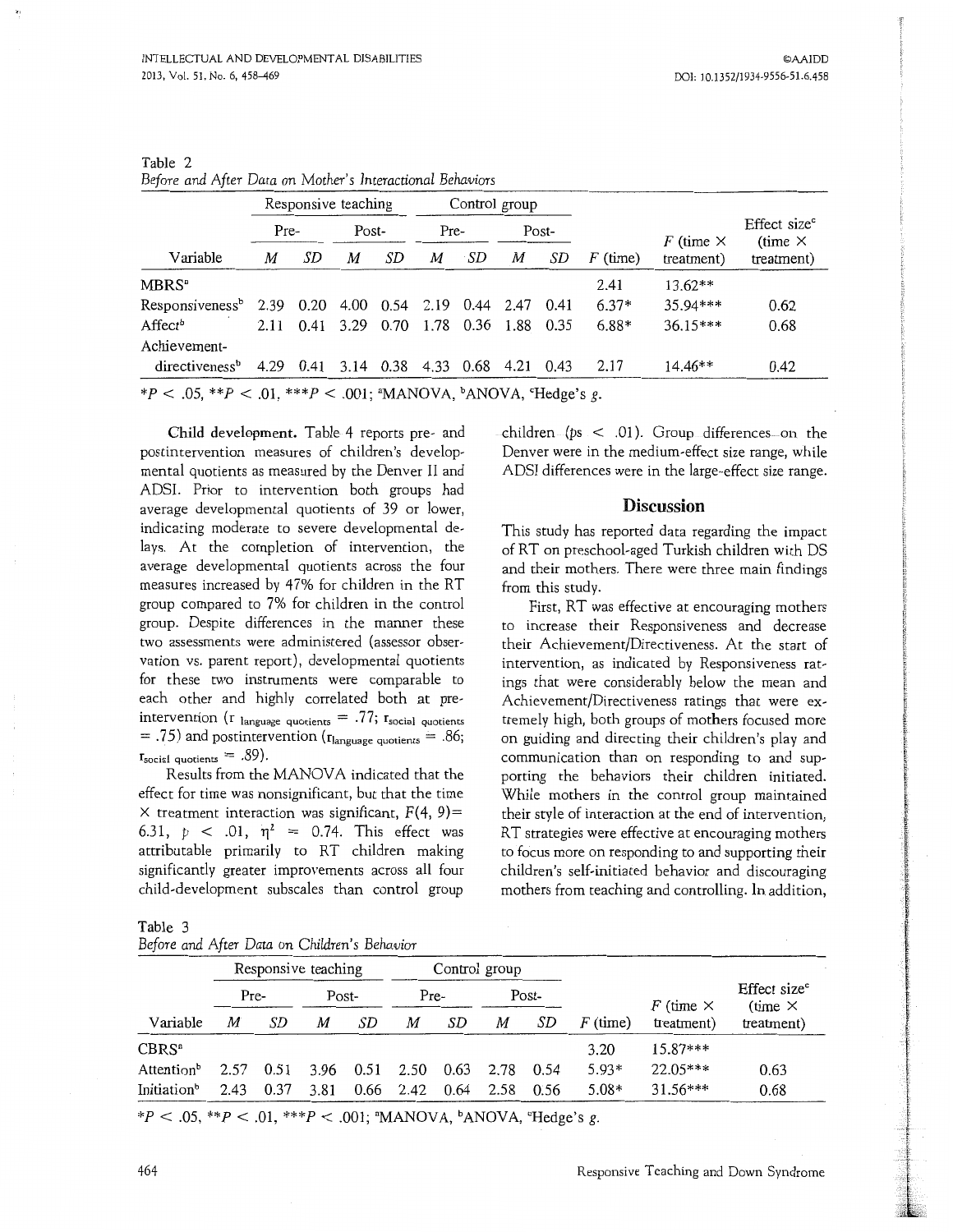| Defore and After Data on Chanen's Development |                                |    |       |    |                          |    |       |    |            |                     |                                            |
|-----------------------------------------------|--------------------------------|----|-------|----|--------------------------|----|-------|----|------------|---------------------|--------------------------------------------|
|                                               | Responsive teaching<br>$n = 7$ |    |       |    | Control group<br>$n = 8$ |    |       |    |            |                     |                                            |
|                                               | Pre-                           |    | Post- |    | Pre-                     |    | Post- |    |            | F<br>(time $\times$ | Effect size <sup>c</sup><br>(time $\times$ |
| Variable                                      | M                              | SD | M     | SD | М                        | SD | M     | SD | $F$ (time) | treatment)          | treatment)                                 |
| Child development <sup>a</sup>                |                                |    |       |    |                          |    |       |    | 1.89       | $6.31**$            |                                            |
| Personal-social <sup>1, b</sup>               | 34                             | 10 | 51    | 13 | 39                       | 18 | 44    | 15 | 1.99       | $7.02*$             | 0.34                                       |
| Language <sup>1, b</sup>                      | 36                             | 12 | 54    | 10 | 43                       | 20 | 48    | 21 | $6.50*$    | 13.05**             | 0.42                                       |
| Social-emotional <sup>2, b</sup>              | 34                             |    | 47    | 10 | 37                       | 12 | 38    |    | 0.30       | 15.60**             | 0.67                                       |
| Language-cognitive <sup>2, b</sup>            | 35                             | 14 | 52    | 12 | 39                       | 14 | 40    | 10 | 3.99       | $10.08**$           | $-1.14$                                    |

Table 4 *Before and After Data on Children's Development* 

1 Denver Developmental Quotient; <sup>2</sup> ADSI Developmental Quotient; *\*P* < .05, *\*\*P* < .01, *\*\*\*P* < .001;  ${}^{\text{a}}$ MANOVA,  ${}^{\text{b}}$ ANOVA,  ${}^{\text{c}}$ Hedge's g.

RT mothers' affective relationship with their children improved markedly over the course of intervention which contrasted with control group mothers who continued to display low levels of affect.

The second finding was that the children in the RT group made significant increases in their interactive engagement compared to control group children. These increases in engagement were highly correlated with their mothers' level of responsiveness, suggesting that one of the immediate effects of RT is to encourage and support children to become more active participants in interactions with their parents. Insofar as engagement is the variable that mediates the relationship between children's environment (including the context and adult/parent behavior) and their achievement (e.g., Kishida & Kemp, 2006; McWilliam & Bailey, 1992), these findings suggest that parental responsiveness plays an important role in enhancing the quality of children's learning opportunities. Furthermore, to the extent that RT parents sustain enhanced responsiveness throughout the course of their routine interactions with their children, over time this is likely to have a cumulative impact on children by optimizing the conditions for their developmental learning.

Third, results from both the Denver and the ADSI indicated that children in the RT group made significantly greater developmental improvements both in language and social development than children in the control group. While average group differences observed for both developmental measures were comparable across the two assessments, effect sizes were more than two times greater for the ADSI (which was based upon maternal report) than for the Denver (which based primarily upon examiner observation). While these differences do not negate findings regarding the effects of RT on child development, they do raise question about the actual the magnitude of these effects.

There are two implications of results from this study. First, despite the small sample size, findings from this study replicate results reported in a previous randomized control trial examining the impact of RT on mothers and children who lived in a different region of Turkey (Karaslan, Diken, and Mahoney, 2013). In both studies mothers were highly directive and somewhat unresponsive with their children at baseline. Yet, as found in this study, not only did the previous study report that RT resulted in significant increases in mothers' Responsivenss and declines in Directiveness, but, using the same instruments as this study, the child development gains attained by RT children were similar to those observed in this study (Karaslan, Diken, and Mahoney, 2013).

The second implication is that findings from this study call to question assumptions that children with DS need structured and directive early intervention procedures to offset the effects of DS on their social and learning skills (Buckley, 2008; Feeley et al., 2011). Research reporting that parents of children with DS are more directive than parents of typically developing children have been interpreted as indicating that mothers of children with DS accommodate to deficiencies in their children's interactive behavior by becoming more controlling (e.g., Landry, Gamer, et al., 1994; Marfa, 1992; Spiker, Boyce, & Boyce, 2002).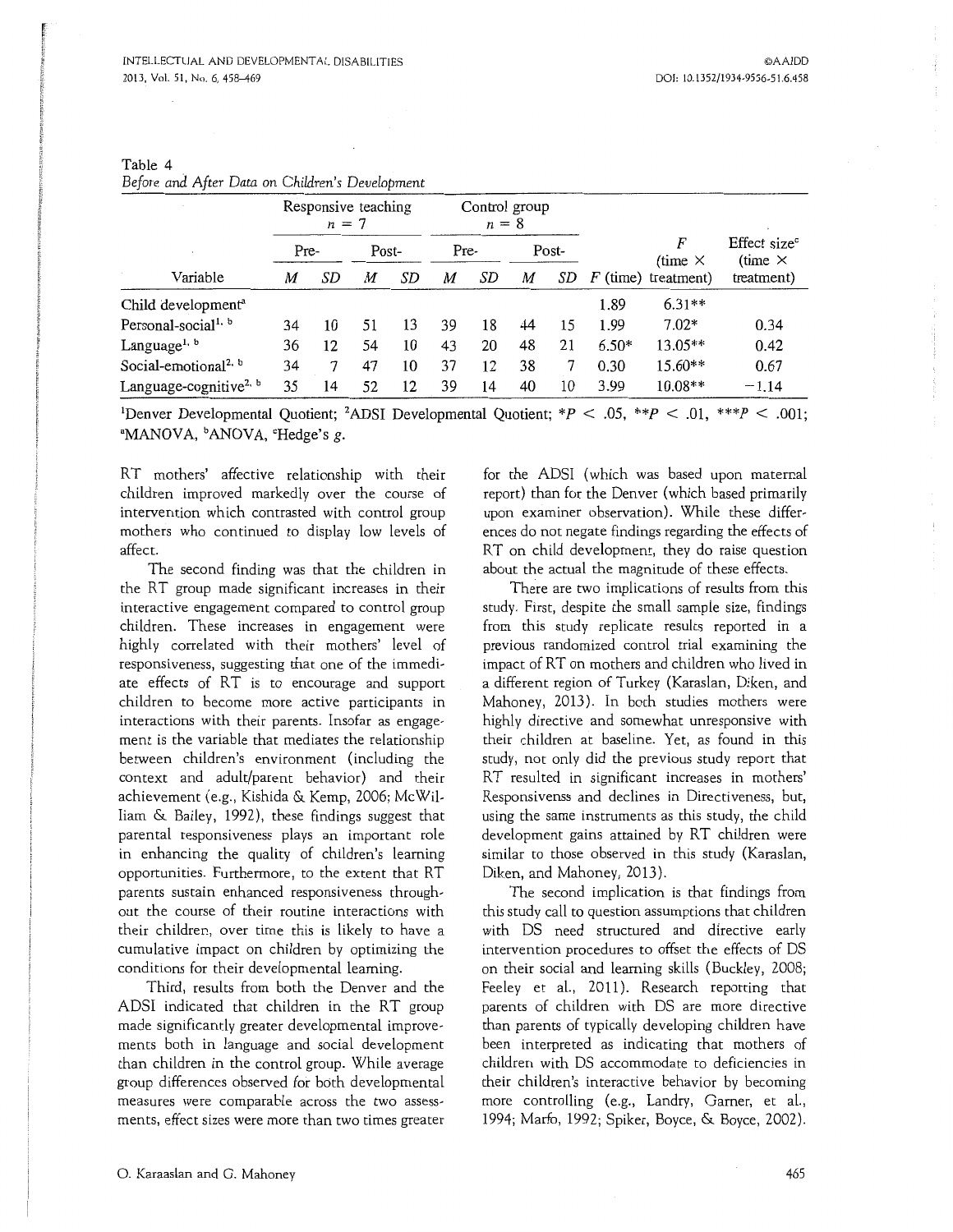Similarly, findings that parental responsiveness is associated with higher levels of developmental functioning among children with DS (Bomstein & Tamis-LeMonda, 1997; Drake, Humenick, Amankwaa, Younger, & Roux, 2007; Brooks-Gunn & Lewis, 1984) have also been explained in terms of parental accommodations. That is, children with DS who have higher mental ages tend to be more actively engaged (Brooks-Gunn & Lewis, 1984) and play and communicate in more age appropriate ways. Parents are purported to accommodate to these higher-functioning children by becoming more responsive and supportive of the play and communications their children initiate. In other words, the style of interaction~parents display is thought to be strongly influenced by the nature of their children's behavior. High levels of directiveness are thought to be a necessary accommodation to compensate for the low level of play and interactive behavior that many children with DS display.

The pattern of parent-child interaction described above provides an apt description of the children and parents who participated in this study. At the beginning of this study, the children exhibited moderate to severe levels of developmental delay as well as extremely low levels of interactive engagement. Presumably the high levels of directiveness their parents displayed at the onset of intervention resulted at least partly from their reactions to their children's behavior. Yet despite the characteristics of their children, all of the mothers who participated in RT became more responsive and less directive. In addition, as mothers' became less controlling and more supportive, their children appeared to make commensurate improvements both in their interactive engagement and developmental functioning.

**Limitations of study.** There are at least two major limitations of this study. The first has to do with the size of the sample. Despite the fact that this study used a randomized control research design, the sample was not large enough to control all factors that might have affected intervention outcomes. While randomization procedures appeared to have equated the two groups in terms of some variables known to effect the outcomes investigated in this study, such as the age and education of the mothers as well as children's IQs and developmental ages, the sample was inadequate to eliminate the likelihood that unmeasured factors may have affected the intervention effects observed both for parents as well as children.

The second limitation is that because of the lack of individually administered standardized child development assessments in Turkish, both of the instruments used to assess children's development relied to varying degrees parent report. There is considerable evidence that parents can provide reliable and valid information on parent report assessments (e.g., Dale, 1991; Frankenburg, Camp, & van Natta, 1971; Saudino et al., 1998). Indeed, the high levels of correlations between children's scores on the Denver and ADSI suggest that mothers and test examiners made similar judgments about children's developmental capabilities. Yet, the larger intervention effect sizes reported from the ASDSI versus the Denver could have resulted from RT Treatment parents overestimating their children's developmental capabilities at postintervention. This may have occurred not only because of mothers' awareness of participating in an experimental treatment but also because they were personally involved in the intervention by implementing RT strategies with their children.

In summary, while results from this study provide preliminary support for the notion that RT is an effective intervention for young children with DS, future research is needed not only to address the internal validity threats identified above, but also to assess the generalizability of this intervention to more diverse populations of parents and children with DS. It needs to be determined whether RT is effective at promoting child development with populations of parents who are responsive and relatively nondirective with their children to begin with. There is a great need for evaluations of RT with larger and more diverse samples of parents and children with DS. Such studies need to use individually administered standardized test of child development to obtain more reliable estimates of the actual impact of this intervention on children's development, and to investigate how these improvements sustain over time.

# **References**

Affleck, G., McGrade, B. *].,* McQueeney, M., & Allen, D. (1982). Relationship-focused early intervention in developmental disabilities. *Journal of Special Education, 16,* 413-430.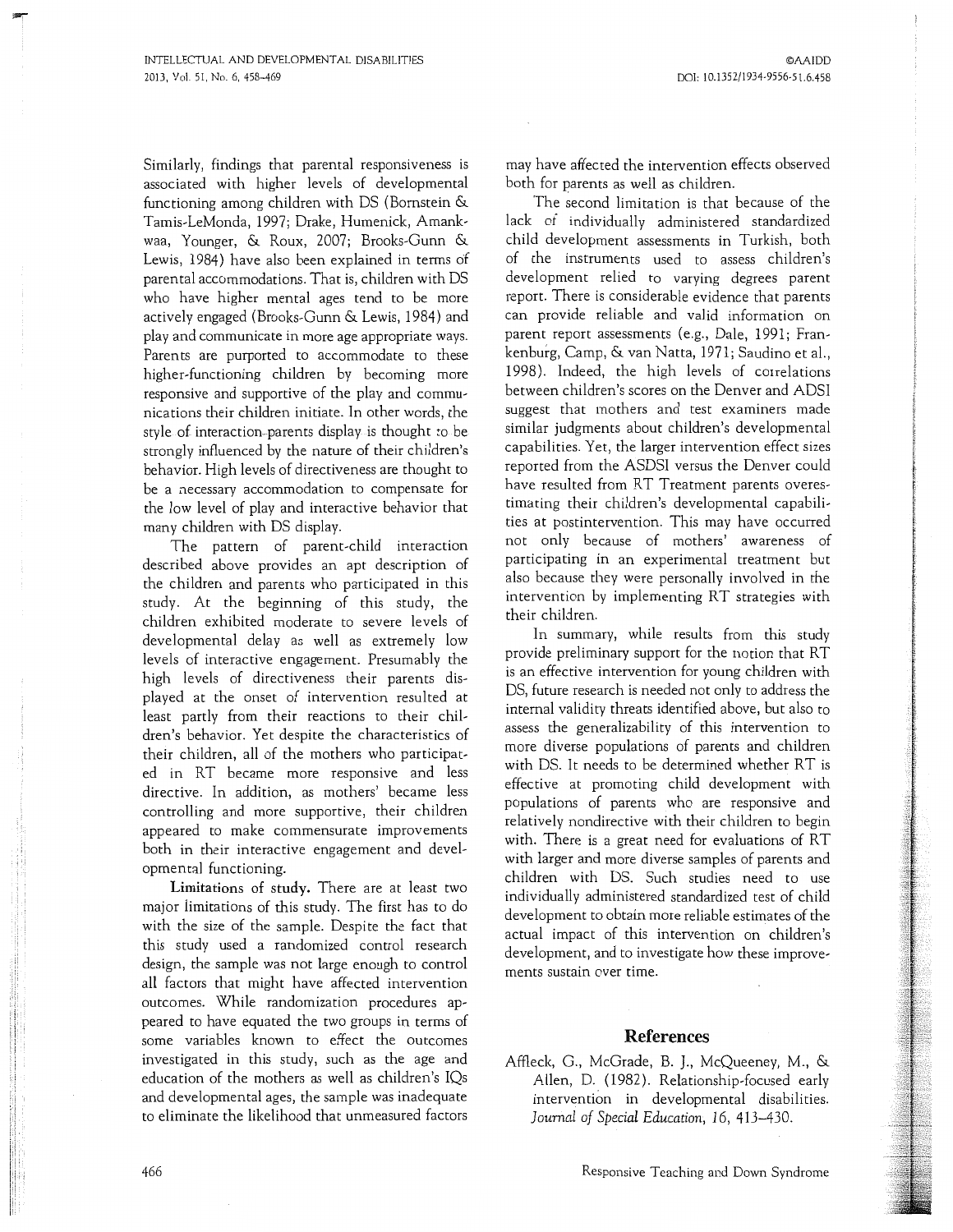- Aldred, C., Green, G., Emsley, R., & McConachie, H. (2012). Brief report: Mediation of treatment effect in a communication intervention for preschool children with autism. *Journal of Autism* & *Developmental Disorders, 42,* 447- 454.·
- Aldred, C., Green,]., & Adams, C. (2004). A new social communication intervention for children with autism: Pilot randomized controlled treatment study suggesting effectiveness. *Journal of Child Psychology* & *Psychiatry, 40,* 1-11.
- Anlar, B., & Yalaz, K. (1996). *Denver II Gelisimsel Tarama Testi Turk (;ocuklarma Uyarlamasz ve Standardizasyonu El Kitabz* [Turkish Manual for Denver II]. Ankara, Turkey: Meteksan.
- Beckwith, L., & Rodning, C. (1996). Dyadic processes between mothers and preterm infants: Development at ages to 5 years. *Infant Mental Health Journal,* 17, 322.
- Bomstein, M., & Tamis-LeMonda, C. S. (1997). Maternal responsiveness and infant mental abilities: Specific predictive relations. *Infant Behavior* & *Development,* 20, 283-296.
- Brooks-Gunn, *].,* & Lewis, M. (1984). Maternal responsiveness in interactions with handicapped infants. *Child Development,* 55, 782- 793.
- Buckley, S. (2008). The power of behavioural approaches: We need a revival. *Down Syndrome Research* & *Practice,* 12, 103-104.
- Carter, A. S., Messinger, D. S., Stone, W. L., Celimli, S., Nahmias, A. S., & Yoder, P. (2011). A randomized controlled trial of Hanen's 'More Than Words' in toddlers with early autism symptoms. *Journal of Child Psychology and Psychiatry,* 52, 741-752.
- Dale, P. S. (1991). The validity of a parent report measure of vocabulary and syntax at 24 months. *Journal of Speech* & *Hearing Research, 34,* 565- 571.
- Drake, E. E., Humenick, S. S., Amankwaa, L., Younger,]., & Roux, G. (2007). Predictors of maternal responsiveness. *Journal of Nursing Scholarship,* 39(2), 119-125.
- Feeley, K. M., Jones, E. A., Blackburn, C., & Bauer, S. (2011). Advancing imitation and requesting skills in toddlers with Down syndrome. *Research in Developmental Disabilities, 3* 2, 2415- 2430.
- Fidler, D. *].,* Philofsky, A., Hepburn, S. L., & Rogers, S.]. (2005). Nonverbal requesting and problem-solving by toddlers with Down syn-

drome. *American Journal on Mental Retardation,*  110, 312-322.

- Frankenburg, W. K., Camp, B.W., & van Natta, P. A. (1971). Validity of the Denver Developmental Screening Test. *Child Development, 42,*  475-485.
- Frankenburg, W. K., & Dobbs,]. B. (1990). *Denver Developmental Screening Test II.* Denver: Denver Developmental Materials.
- Gilmore, L., Cuskelly, M., Jobling, A., & Hayes, A. (2009). Maternal support for autonomy: Relationships with persistence for children with Down syndrome and typically developing children. *Research in Developmental Disabilities, 30,* 1023-1033.
- Greenspan, S. I., & Wieder, S. (1998). *The child with special needs: Encouraging intellectual and emotional growth.* Reading, MA: Addison-Wesley.
- Hodapp, R. M., & Fidler, D. *].* (1999). Special education and genetics: Connections for the 21st century. *Journal of Special Education, 33,*  130-137.
- Karaaslan, 0. Diken, I., & Mahoney, G. (2013). A randomized control study of Responsive Teaching with young Turkish Children and their mothers. *Topics in Early Childhood Special Education, 3* 2.
- Kim, J. M., & Mahoney, G. (2004). The effects of mother's style of interaction on children's engagement: Implications for using responsive interventions with parents. *Topics in Early Childhood Special Education, 24,* 31-3 8.
- Kishida, Y., & Kemp, C. (2006). A measure of engagement for children with intellectual disabilities in early childhood settings: A preliminary study. *Journal of Intellectual* & Developmental Disability, 31, 101-114.
- Landry, S. H., Gamer, P. W., Pirie, D., & Swank, K. E. ( 1994). Effects of social-context and mothers requesting strategies on Downssyndrome children's social responsiveness. *Developmental Psychology, 30,* 293-302.
- Landry, S. H., Smith, K. E., Miller-Loncar, C. L., & Swank, P. R. (1997). Predicting cognitivelinguistic and social growth curves from early maternal behaviors in children at varying degrees of biologic risk. *Developmental Psychology, 33,* 1040-1053.
- Landry, S. H., Smith, K. E., Swank, P.R., Assel, M. A., & Vellet, S. (2001). Does early responsive parenting have a special importance for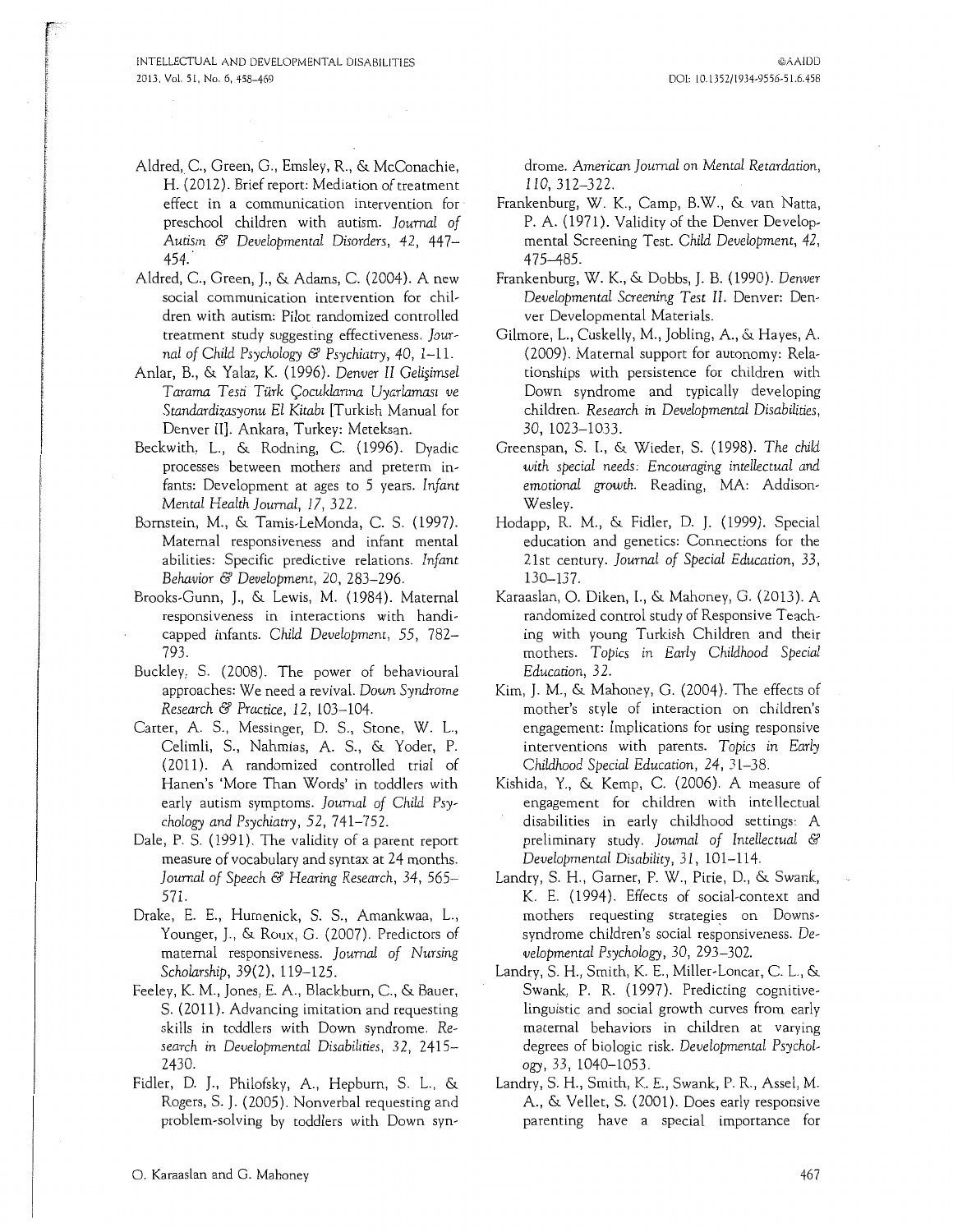children's development or is consistency across early childhood necessary? *Developmental Psychology, 37,* 387--403.

- MacDonald, J. ( 1989). *The* ECO *model:* Becoming *partners with children.* From *play to conversation*  (pp. 5-10). San Antonio, TX: Special Press, Inc.
- Mahoney, G. *].* (1988). Maternal communication style with mentally retarded children. *American Journal of Mental Retardation,* 93, 352-359.
- Mahoney, G. (1999). *Maternal Behavior Rating Scale.* Tallmadge, OH: Family Child Learning Center.
- Mahoney, G. *].,* Finger, I., & Powell, A. (1985). The relationship between maternal behavioral style to the developmental status of mentally retarded infants. *American journal of Mental Deficiency,* 90, 296-302.
- Mahoney, G., Kim, J. M., & Lin, C. S. (2007). The pivotal behavior model of developmental learning. *Infants and Young Children,* 20, 311- 325.
- Mahoney, G., & MacDonald, J. (2007). *Autism and developmental delays* in *young children: The Responsive Teaching curriculum for parents and professionals.* Austin, TX: PRO-ED.
- Mahoney, G., & Nam, S. (2011). The parenting model of developmental intervention. In R. M. Hodapp (Ed.), *International Review of Research*  on *Mental Retardation, 41* (73-125). New York: Academic Press.
- Mahoney, G., & Perales, F. (2003). Using relationship-focused intervention to enhance the social emotional functioning of young children with autism spectrum disorders. *Topics* in *Early Childhood Special Education, 23,* 77-89.
- Mahoney, G., & Perales, F. (2005). A comparison of the impact of relationship-focused intervention on young children with Pervasive Developmental Disorders and other disabilities. *Journal of Developmental and Behavioral* Pediat*rics,* 26, 77-85.
- Mahoney, G., & Powell, A. (1988). Modifying parent-child interaction: Enhancing the development of handicapped children. *Journal of Special Education,* 22, 82-96.
- Mahoney, G., Robinson, C., & Powell, A. (1992). Focusing on parent-child interaction: The bridge to developmentally appropriate practices. Topics in *Early Childhood Special Education, 12,* 105-120.

DOl: 10. I 332/1934-9556-51.6.458

©AAIDD

- Mahoney, G., & Wheeden, C. A. (1998). Effects of teacher style on the engagement of preschool aged children with special learning needs. *Journal of Developmental and* Learning *Disorders,*  2, 293-315.
- Marfo, K. (1992). Correlates of maternal directiveness with children who are developmentally delayed. American *Journal of Orthopsychiatry,*  62, 36-65.
- McCollum, *].* A., & Hemmeter, M. L. (1997). Parent-child interaction intervention when children have disabilities. In M. *].* Guralnick (Ed.), *The effectiveness of early intervention* (pp. 549-576). Baltimore: Brookes.
- McWilliam, R. A., & Bailey, D. B. (1992). Promoting engagement and mastery. In D. B. Bailey & M. W olery (Eds.), *Teaching infants and preschoolers with disabilities* (2nd ed., pp. 230-255). New York: Merrill.
- MaNE (2012). *The regulation* on *special education institutions (Ozel* egitim *kurumlari yonetmeligi, 18 Mavzs 2012 Tarihli Resmi Gazete).* Retrieved from http://www.alomaliye.com/2012/ milli -egitim-bakanligi -ozel-egi tim.htm
- Mundy, P., Kasari, C., Sigman, M., & Ruskin, E. (1995). Nonverbal communication and early language acquisition in children with Down syndrome and in typically developing children. *Journal of Speech* & *Hearing Research, 38,* 157- 167.
- Oztop, D., & Uslu, R. (2007). Behavioral, interactional and developmental symptomatology in toddlers of depressed mothers: A preliminary clinical study within the DC: 0-3 framework. *Turkish Journal of Pediatrics, 49,* 171-178.
- Prime Ministry Administration for Disabled People (2012). *Ozurlii. Bireylere Uygulanacak Destek*  Eğitim Programlari ve Eğitim Giderlerinin Karsi*lanmasina Dair Yonetmelik.* Retrieved from http://www.ozida.gov.tr/yenimevzuat/4-ZO.htm
- Rondal, J. A., Lambert, J. L., & Sohier, C. (1981). Elicited verbal and nonverbal imitation in Down's syndrome and other mentally retarded children: A replication and extension of Berry. *Language* & *Speech, 24,* 245-254.·
- Roach, M. A., Barratt, M. S., Miller, *].* F., & Leavitt, L.A. (1998). The structure of motherchild play: Young children with Down syndrome and typically developing children. *Developmental Psychology, 34,* 77-87.
- Saudino, K. J., Dale, P. S., Oliver, B. Petrill, S. A., RiChardson, V., Rutter, M., ... Plomin, R.